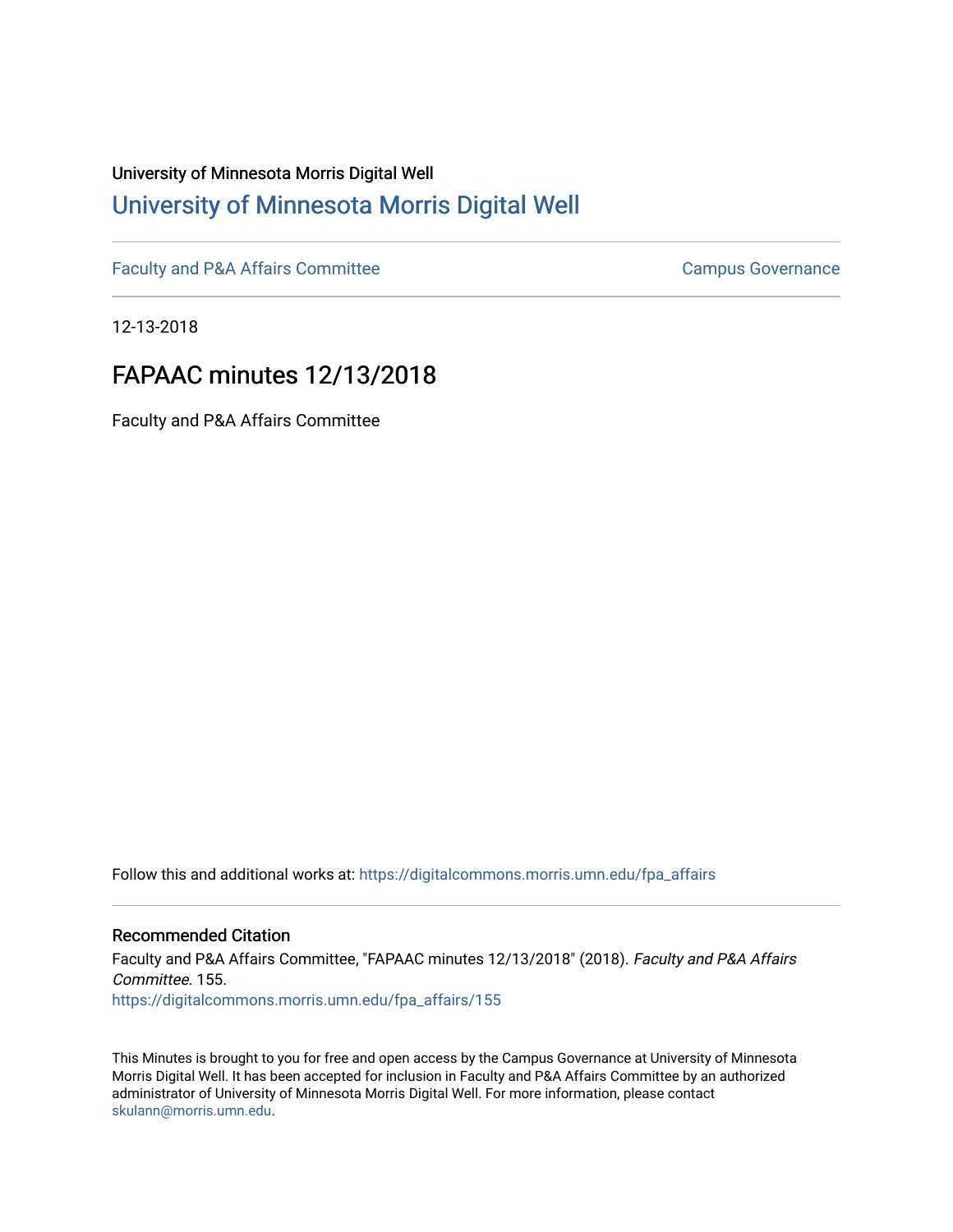Faculty P&A Affairs Committee Meeting Minutes Thursday, December 13, 2018 Imholte #218, 11:40 am – 12:40 pm.

Present: Chlene Anderson, Stephen Deslauriers, David Ericksen, Sara Lam, Bibhudutta Panda, Ray Schultz, Argie Manolis. Absent due to attending curriculum committee: Peh Ng

Bibhudutta Panda called the meeting to order.

Minutes: November 15, 2018 meeting minutes reviewed and approved.

## **Agenda Items**

## **Full Committee Work:**

*Academic Personnel Plan – Faculty Promotional Tracks and Position Descriptions -* Discuss email to DCs about non-tenure track professional development and advancement)

All four Division Chairs responded to our email inquiry asking for input on the roles non-tenure-track faculty in their division play and whether there are ways to better clarify their positions and possible career tracks. D Ericksen shared a draft created from the Division Chairs responses and the committee continued with the following discussion.

In the UMM Academic Personnel Plan submitted to the Office of the Provost in February 2017, one area noted as under-developed concerned "career advancement options and systematic reviews for non-tenure track system appointments. We should determine what role non-tenure track appointments have at UMM. Some non-tenure track appointments continue year after year. Some years it is not known how many positions are needed and there is no justification to hire into a full time position.

Interim Dean Ericksen asked our committee to make clearer the types of non-tenure track appointments used at UMM and the career advancement opportunities and reviews that are available to personnel in those appointments.The work load subcommittee will continue to edit the draft. The revised draft will be reviewed at the next full committee meeting.

#### **Reports from Subcommittees:**

#### *Faculty and P& A of Color Subcommittee* **–** Chlene Anderson, Sara Lam, Argie Manolis

Update on Campus Climate work:

 The subcommittee shared ideas for responding to Regent Omari's question about comparing the cost of living in Morris with the cost of living for other campuses and institutions. The subcommittee provided cost of living data for Morris as well as for the cities where other U of MN system campuses are located. Data was also provided for the cities where our peer and aspirational groups, as per the salary survey study, are located.

*Work Load Subcommittee* **-** Bibhudutta Panda, David Ericksen, Stephen Deslauriers, Ray Schultz

Discipline Coordinator Work:

- The workload responses from the discipline coordinators survey conducted by the consultative committee did not include how many hours the discipline coordinators put in every week or month.
- Should we conduct a small survey from current discipline coordinators asking for percentage of time or weekly average hours per semester? The subcommittee will think about questions to include in this